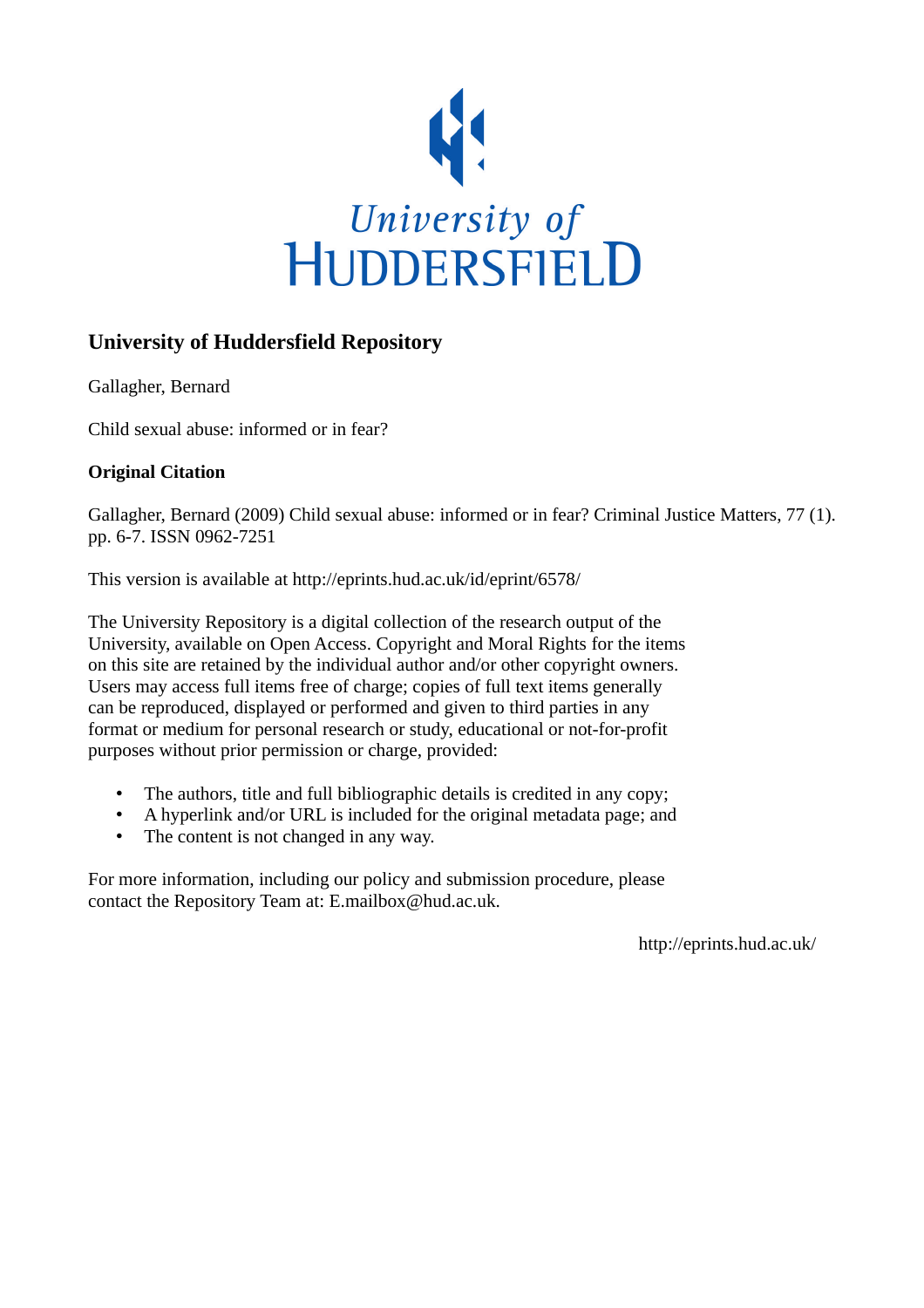# **Child sexual abuse: informed or in fear?**

A number of major organisations have, over the last five years or so, become involved in offering advice on the taking and use of photographs of children. The Information Commissioner's Office, for example, has issued guidance on the legal situation surrounding the photographing of children and the NSPCC provides advice to community groups concerning the placement of children's photographs on websites.

That such official bodies should seek to intervene in activities that are very routine, if not mundane, appears somewhat puzzling. These initiatives are, though, a reflection of the increasing fear among the public (but also some practitioners) that individuals will obtain innocuous images of children and use them as a form of pornography i.e. will masturbate to them. Such possibilities are, though, as groundless as they are gross. I have carried out a considerable amount of research into child pornography and have found this behaviour to be conspicuous by its absence (Gallagher, Fraser, Christmann and Hodgson, 2006).

There is, by contrast, a real and largely unchecked problem of thousands upon thousands of individuals, in the UK alone, downloading huge volumes of child pornography from the internet. These images invariably feature naked children, many of whom are being subject to a range of assaults, including rape, buggery and bestiality, and in some instances physical abuse.

That there should be such a gulf between the *perception* and the *reality* of child pornography, highlights the existence of a much more widespread and fundamental public ignorance about child sexual abuse (CSA).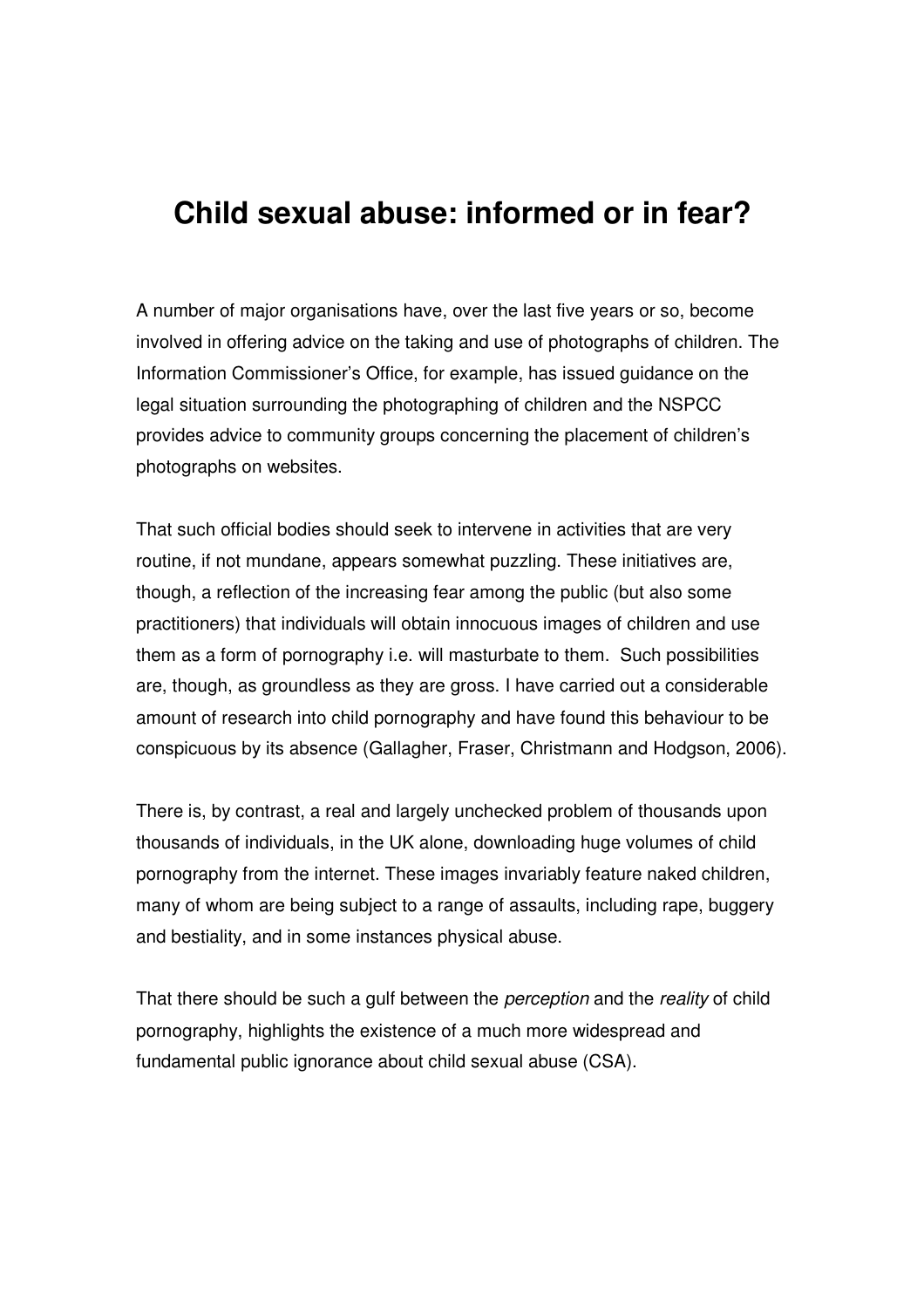It is this ignorance that explains why many adults are apprehensive about helping or comforting children they find alone and distressed - fearing that their intentions might be misinterpreted as those of a child sex offender. While men have felt this for quite some time, these anxieties are becoming commonplace among women even (Piper and Stronach, 2008).

But it is absurd to think that child sex offenders are in the habit of coming up to children in pubic places, in full view of other people, and accosting them. On the contrary, they carry out abuse in their or the child's home, or in other conditions of relative privacy, sometimes having groomed their victims over extended periods (Wortley and Smallbone, 2006).

It is this same ignorance that leads to the public and media outrage when these offenders are found living near schools or playgrounds. Implicit in such reactions is the ludicrous notion that child sex offenders aren't a threat to children so long as they don't live next to schools or playgrounds.

More significantly, these reactions highlight and reinforce one of the most persistent myths surrounding CSA - that the majority of child sex offenders are strangers or other anonymous individuals in the community (Silverman and Wilson, 2002). It is now well established that the large majority of perpetrators are in the victim's own family or extended family or are otherwise well known to them.

As all of these examples should make clear, society needs to be much better informed about CSA. This applies to all aspects of the phenomenon, including the means by which offenders bring about the abuse of children, what CSA comprises and how offenders keep their actions hidden.

There have been some efforts to try and make the public more knowledgeable about CSA. Teachers, school nurses and the police have occasionally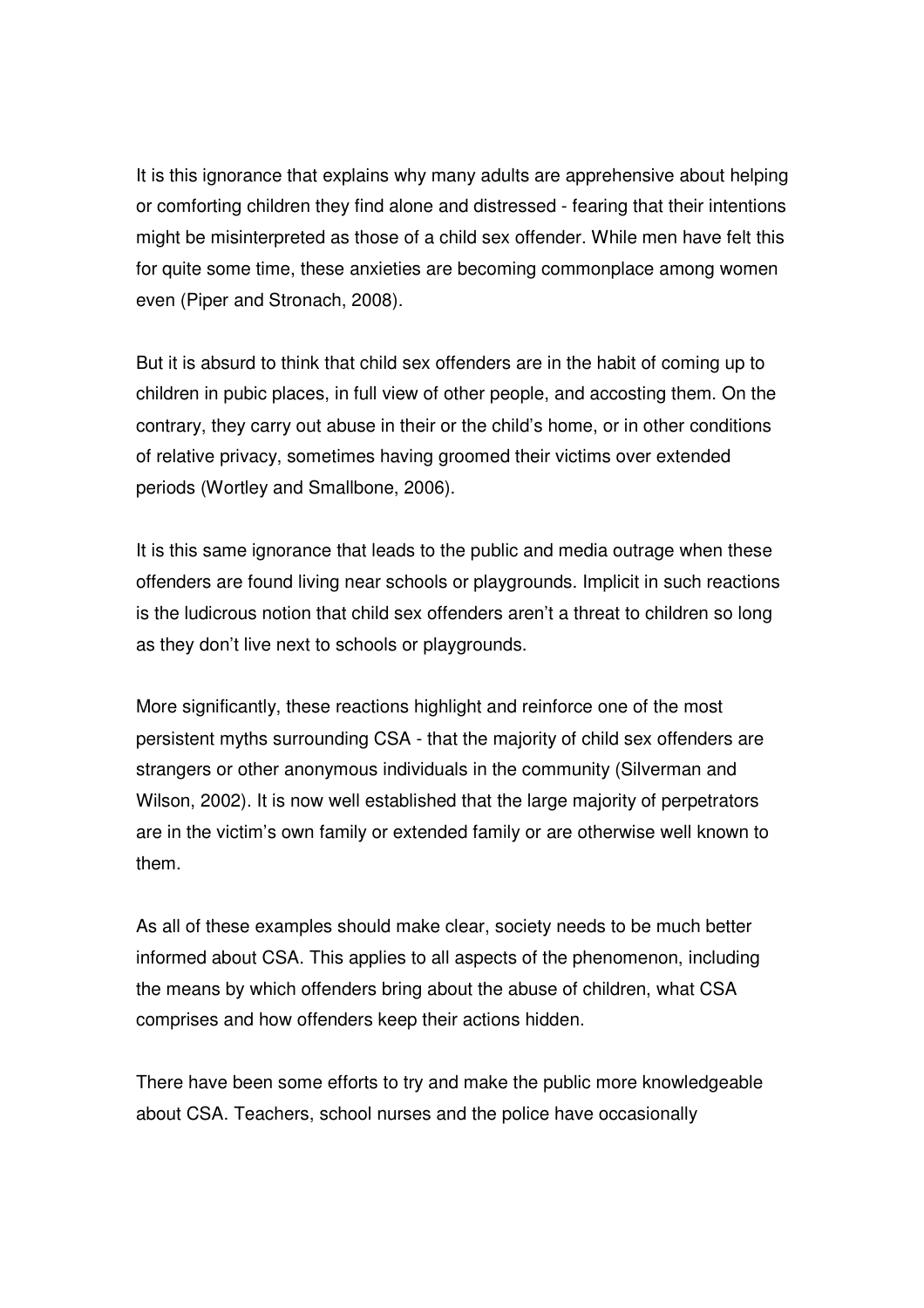undertaken this type of work with children. Organisations, such as the NSPCC, have from time to time disseminated information to parents and carers. But this work has been dependent largely upon the initiative and resources of individual workers and agencies, resulting in it being fragmented and sporadic.

There is, then, a pressing need for a major and ongoing public education campaign, along the lines of, for instance, existing ones on children's health and road safety. Such a campaign should be initiated and funded by central government but could be delivered from among the numerous statutory and voluntary agencies that have - albeit sadly - built up a formidable knowledge of CSA, over the last 20 years.

Given the resistance there sometimes is to children receiving sex education lessons (Toynbee, 2007), it is likely that the prospect of their being made aware of sexual abuse would meet with a hostile response. There are some people who simply do not like to associate 'children' and 'sex' together. What these individuals need to realise, though, is that child sex offenders do not share such qualms.

In fact, there is an unmistakeable need for such a campaign. Conservative estimates indicate that 11% of children will suffer CSA involving some degree of physical contact (i.e. excluding acts such as indecent exposure) (May-Chahal and Cawson, 2005). Although this might seem a relatively modest proportion, it means that 1.5 million children, of the approximately 13 million children and young people in the UK today, have been or will be sexually abused.

Another likely concern over such a campaign is that it might frighten the public about CSA. But they are frightened already. The issue is that people are fearful of the wrong things. A public education campaign would address this.